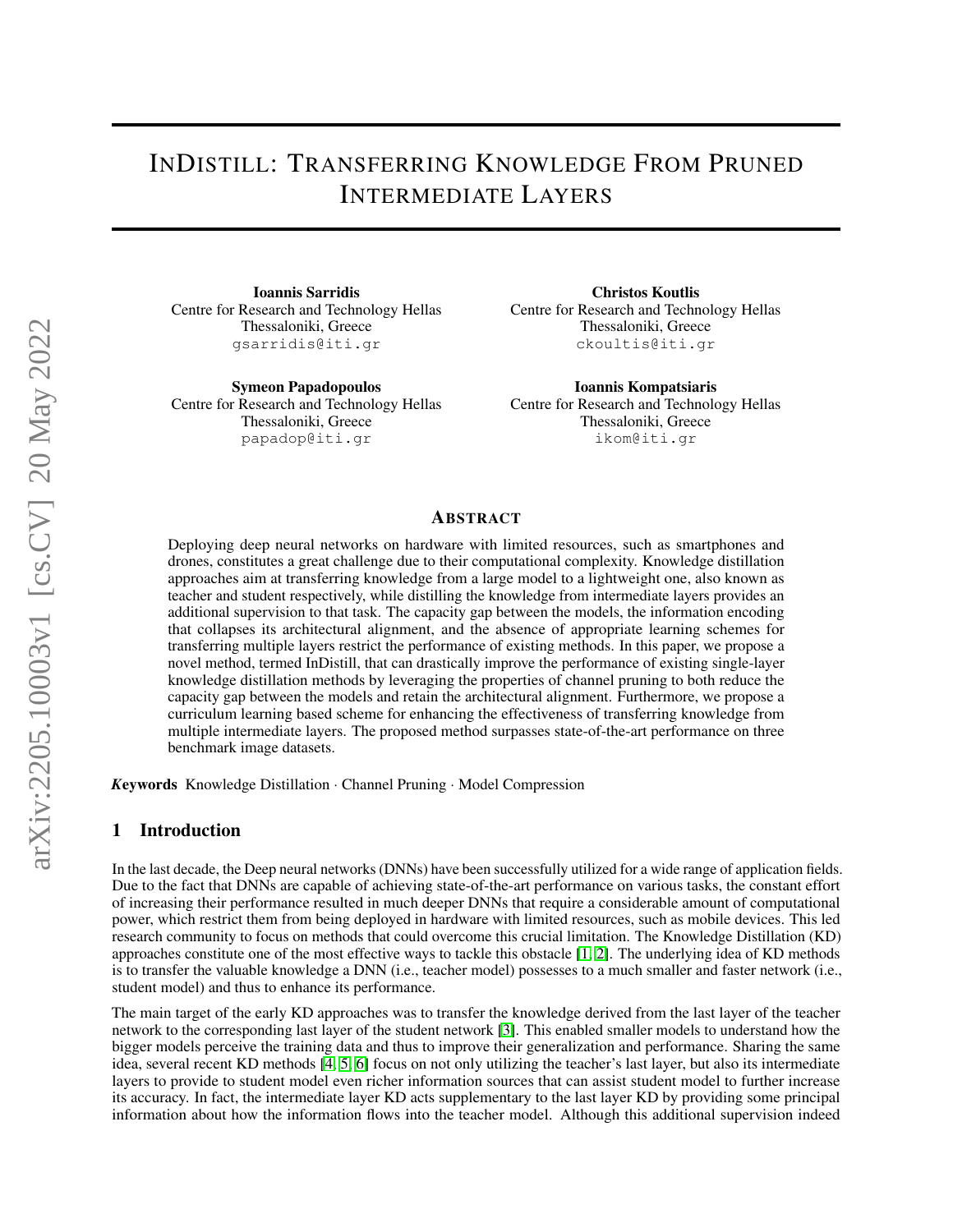<span id="page-1-0"></span>

Figure 1: Illustration of InDistill. An auxiliary model, sharing the same architecture with the student model but with the double number of filters, is built from the teacher model using standard knowledge distillation. Then, channel pruning is applied on the auxiliary's intermediate layers, so that auxiliary and student models coincide. Learning the penultimate layer can be achieved leveraging any knowledge distillation approach. Finally, the curriculum learning based scheme suggests transferring each layer separately, as it is depicted on the right side, where  $S_i$  denotes the layer's i set of epochs.

improves student's performance, there are two major shortcomings that should be taken into consideration. The first one is the capacity gap between the teacher and the student model that leads to an overflow while transferring the knowledge and as a sequence reduces the effectiveness of the KD. The second one is the challenge of transferring knowledge from multiple layers simultaneously. Note that during the training process, a neural network undergoes several phases. Achille et al. [\[7\]](#page-9-4) figure that the first training epochs are responsible for the creation of the model's information flow paths, which is the key information that intermediate layers KD methods aim at.

In this paper, we propose a novel intermediate layers KD method, termed InDistill, that aims at overcoming the aforementioned limitations. First, it should be stressed that the nature of the intermediate layers KD problem (i.e., distilling fundamental knowledge about the critical connections) allows for reducing the capacity gap without collapsing the information of interest. Given that, we argue that pruning the output channels of the teacher's intermediate layers can effectively reduce the capacity gap between teacher and student, while maintaining the fundamental teacher's knowledge. Channel pruning methods are widely applied to reduce a model's complexity by removing its redundant output channels [\[8\]](#page-9-5). To the best of our knowledge, this is the first work that utilizes channel pruning to apply intermediate layers KD. In addition, a properly designed teacher's channel pruning can allow for matching the feature maps size of teacher and student models, and thus enables the direct knowledge transfer, which is also crucial to maintain the network's architectural width-wise alignment. Retaining this alignment is critical to capture the network's information flow paths. It is noteworthy that the proposed method can be combined with any single-layer KD method to improve its performance. Second, inspired by the curriculum learning strategies [\[9\]](#page-9-6), we propose a simple, yet effective way to distill multiple layers from a teacher to a student model, while taking into consideration the critical learning periods [\[4\]](#page-9-1), termed as layer-wise Curriculum Learning based Scheme (l-CLS). Specifically, we propose that transferring each intermediate layer separately and in ascending order in terms of transferring difficulty (i.e., from the easiest - first layer - to the hardest - last layer) can enhance the KD effectiveness and consequently the student's performance. The proposed method that comprises of InDistill and l-CLS is illustrated in Fig. [1.](#page-1-0) The code is available at <https://github.com/gsarridis/InDistill.git>.

The proposed method is evaluated on both classification and retrieval tasks and on CIFAR-10 [\[10\]](#page-9-7), CUB-200 [\[11\]](#page-9-8), and FashionMNIST [\[12\]](#page-9-9) datasets and demonstrates superior performance compared to several state-of-the-art methods.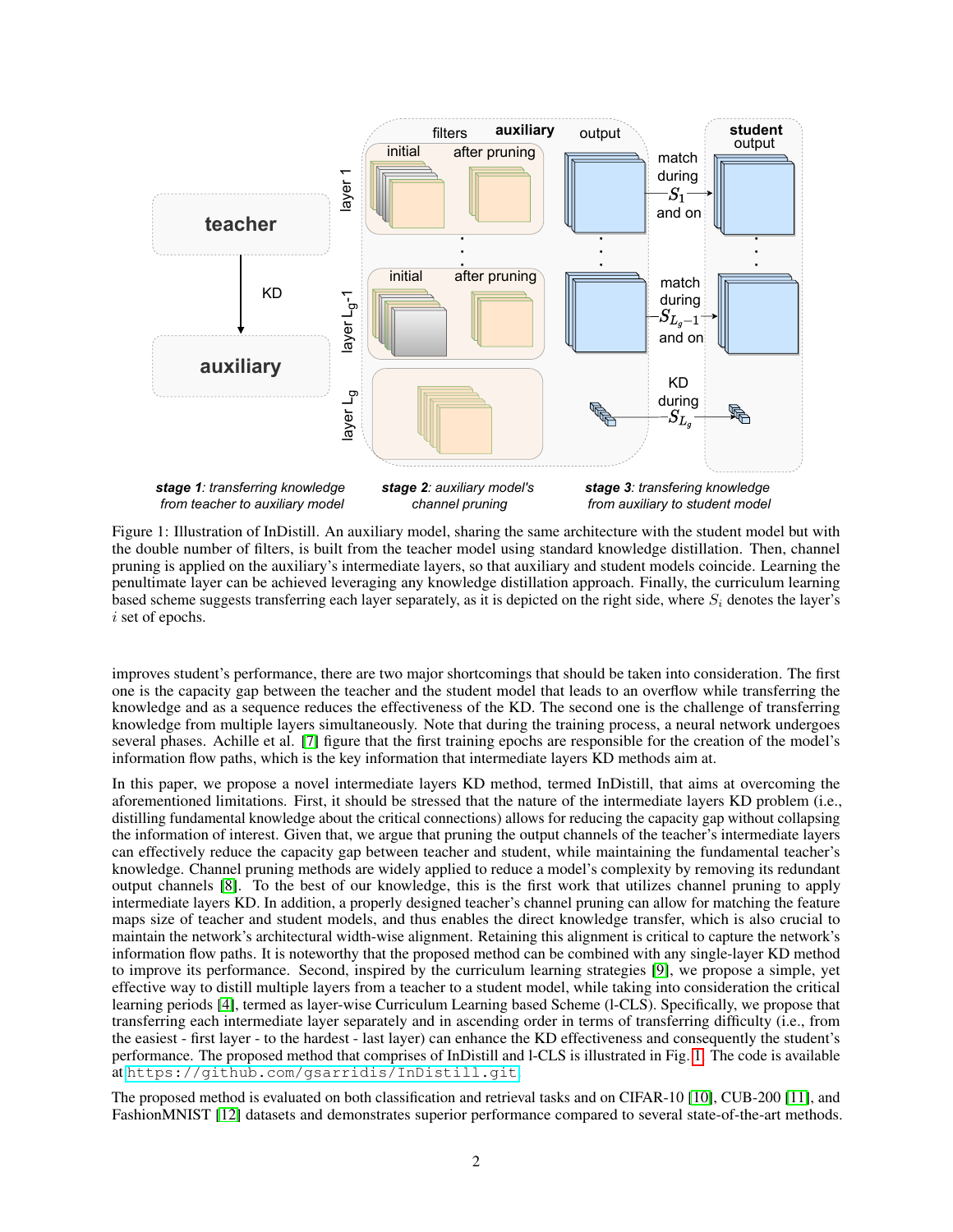Specifically, InDistill-l-CLS achieves a 1.61% mean Average Precision (mAP) relative improvement on the CIFAR-10 dataset and 3.59% accuracy relative improvement on the CUB-200 dataset. In addition, the performance of the proposed method combined with three competitive single-layer KD methods is illustrated in order to evaluate how the proposed method can affect their performance. The main contributions of this paper are the following: (i) Reducing the capacity gap between teacher and student model by applying channel pruning on the teacher's intermediate layers. This way, our method provides a proper supervision to the student model to learn the teacher's information flow paths. (ii) Applying channel pruning can reduce the teacher's filters, so that they match the size of the student's ones. Thus, InDistill allows for transferring the feature maps directly, without including any encoding procedure (as the other methods do) that could collapse the architectural alignment (iii) Introducing a curriculum learning based scheme that assists the multi-layer transferring procedure while taking into consideration the critical learning periods of a neural network. The outline of the paper is as follows. In Sec. [2,](#page-2-0) the related works on KD are presented. In Sec. [3,](#page-3-0) the proposed method is analyzed. The experimental setup is provided in Sec. [4.](#page-4-0) In Sec. [5,](#page-6-0) the experimental results are demonstrated. Conclusions are drawn in Sec. [6.](#page-8-2)

# <span id="page-2-0"></span>2 Related Work

The increasing need of deploying DNNs on limited resourced hardware and the growing complexity of DNNs has led to a large number of KD methods that aims at tackling this problem [\[13,](#page-9-10) [14,](#page-9-11) [15,](#page-9-12) [16\]](#page-9-13). The idea of the network compression was first time discussed in [\[17\]](#page-9-14). Inspired by this work, in [\[3\]](#page-9-0) the first KD method was introduced. The underlying idea is to distill the knowledge of the output class probability distributions. To achieve this, a temperature term is added to the logits to provide a better representation of the small probabilities. After this work, several KD methods that exploit the model's output probabilistic distributions have been proposed [\[18,](#page-9-15) [19,](#page-9-16) [20\]](#page-9-17). These methods only utilize the output of the last layer, thus they do not include any intermediate layer supervision at all, which is considered as of high importance for the effectiveness of the KD [\[6\]](#page-9-3).

The first effort of leveraging the teacher's feature maps to provide an extra supervision to the student was presented in [\[6\]](#page-9-3). In particular, Hints approach [\[6\]](#page-9-3) opts for one intermediate layer to transfer and make use of regressors to match teacher's/student's feature maps size. However, transferring knowledge of one intermediate layer can not capture the critical connections between the layers.To alleviate this shortcoming, the Attention Transfer (AT) [\[5\]](#page-9-2) proposes an attention mechanism to transfer the intermediate layer representations, but it also encodes the feature maps, collapsing this way their alignment. In addition, Probabilistic Knowledge Transfer (PKT) [\[21\]](#page-9-18) transfers the features extracted from the penultimate layer (i.e., the last layer before the classification one) by matching their probability distribution, without leveraging any other intermediate layer. In [\[22\]](#page-9-19), authors introduce a method to effectively encode the extracted features before the KD procedure. An effort of capturing the flow of information has been made in [\[23\]](#page-9-20) by generating a Flow of Solution Procedure (FSP) matrix that captures the relation between to successive layers. In [\[24\]](#page-9-21), authors introduce Contrastive Representation Distillation (CRD) that uses a contrastive loss to distill the feature maps (derived from the last convolutional layer), while ignoring the importance of the information flow paths. Furthermore, the Hierarchical Self-supervised Augmented Knowledge Distillation (HSAKD) [\[25\]](#page-9-22) employs classifiers on the top of intermediate layers to supervise the KD procedure, which also collapses the architectural width-wise alignment.

The aforementioned methods that transfer knowledge from intermediate layers share the same shortcomings. They can only be applied on teacher/student pairs that share similar architectures, they encode the feature maps before the transfer (that collapses the alignment), they ignore the capacity gap between the models, and they face the challenge of transferring multiple layers simultaneously. Regarding the capacity gap, Mirzadeh et al. [\[26\]](#page-9-23) suggest the usage of an auxiliary model that reduces the complexity "distance" between teacher and student models, but it should be stressed that the intermediate layers are not utilized during the KD. Based on the same idea, [\[4\]](#page-9-1) also makes use of an auxiliary model to alleviate the architectural limitations. Also, [\[4\]](#page-9-1) suggests a critical-periods-aware weight decay scheme that reduces the learning rate of the intermediate layers KD after each epoch, as the first training epochs are responsible for the creation of the information flow paths [\[7\]](#page-9-4). Inspired by these ideas, we also adopt an auxiliary teacher model to initially reduce the capacity gap (before we further reduce it by pruning its channels) and enable our method to be applied on teacher/student pairs with very different structures. Also, on the contrary to the other methods, ours directly matches the teacher's/student's feature maps that prevents the collapsing of the alignment.

Furthermore, curriculum learning [\[27,](#page-9-24) [28\]](#page-9-25) is utilized by numerous approaches on several fields [\[29,](#page-9-26) [30,](#page-9-27) [31,](#page-10-0) [32,](#page-10-1) [33\]](#page-10-2). Curriculum learning suggests splitting a hard task into several sub-tasks in difficulty order. For instance, [\[34\]](#page-10-3) introduces a teacher-student curriculum learning framework for reinforcement learning, where the teacher determines the sub-tasks that the student should be trained on at each training step, while [\[35\]](#page-10-4) proposes learning tasks sequentially for enhancing multi-task learning effectiveness. Inspired by the curriculum learning strategies and the need of critical periods awareness [\[4\]](#page-9-1), we suggest a learning scheme that both overcomes the transferring multiple layers limitation and considers the learning phases to assist student to form the same critical connections as the teacher.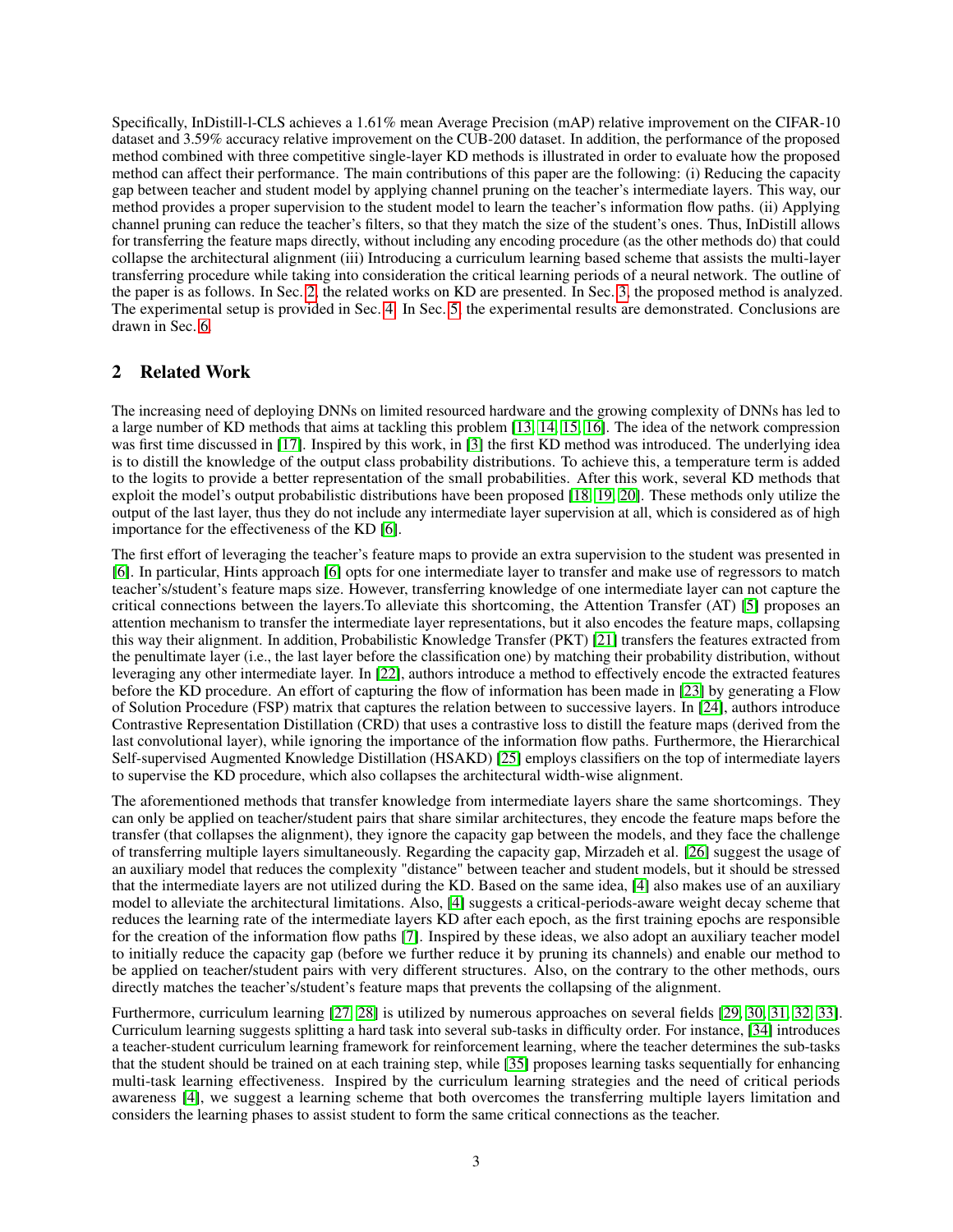# <span id="page-3-0"></span>3 Methodology

### <span id="page-3-2"></span>3.1 Problem Formulation

The problem of transferring the knowledge from a teacher to a student model is formulated as follows. Let  $\mathbf{X}\in\mathbb{R}^{3\times h\times w}$ denote the input,  $d(\cdot)$  the teacher model, and  $l=1,\ldots,L_d$  the layer's index, then  $\mathbf{T}^{(l)} = d(\mathbf{X},l) \in \mathbb{R}^{n_{d,l}\times n_{d,l}\times w_{d,l}}$ denotes the teacher's l layer output. Accordingly, consider a student model  $g(\cdot)$  with  $L_g$  convolutional layers and  $S^{(l)} = g(\mathbf{X}, l) \in \mathbb{R}^{n_{g,l} \times h_{g,l} \times w_{g,l}}$  layer's *l* output. In addition, let  $q_t$  and  $q_s$  be the class probability distributions of the teacher and student model, respectively. Given that, the target of single-layer KD is either to match teacher's and student's class probability distributions or to match their corresponding penultimate layer representations (i.e.,  $T^{(L_d)}$  and  $S^{(L_g)}$ , while the intermediate layers KD provides an extra supervision to the main target by matching several teacher's and student's intermediate layer pairs. In our approach, we also make use of an auxiliary model that is defined as follows.  $f(\cdot)$  denotes the auxiliary model,  $L_f$  the number of convolutional layers (here  $L_f = L_g$ ), and  $\mathbf{A}^{(l)} = f(\mathbf{X}, l) \in \mathbb{R}^{n_{f,l} \times h_{f,l} \times w_{f,l}}$  its output feature maps that have the double channels compared to the student model's, namely  $n_{f,l}=2\cdot n_{g,l}$ . Also, note that  $h_{f,l}=h_{g,l}$  and  $w_{f,l}=w_{g,l}$  as the networks share kernel sizes. Finally, auxiliary's class probability distributions are denoted as  $q_a$ .

#### <span id="page-3-3"></span>3.2 Channel Pruning

Pruning is a widely applied technique to reduce the storage requirements or/and the inference time of a DNN by discarding the redundant parameters [\[36,](#page-10-5) [37\]](#page-10-6). To this end, the unstructured weight pruning methods remove the unimportant weight connections by setting their corresponding values equal to 0 that results in a significant reduction of storage requirements [\[38\]](#page-10-7). The limitation of these approaches is that the structure of the model remains the same as before the pruning procedure and thus there is no improvement in terms of the inference time. On the other hand, the structured filter pruning methods [\[8,](#page-9-5) [39,](#page-10-8) [40,](#page-10-9) [41,](#page-10-10) [42\]](#page-10-11) aims at removing the less important filters of a Convolutional Neural Network (CNN) in order to both reduce the model's storage size and its time requirements. The typical criterion of evaluating the importance of a filter is the  $l_1$ -norm or  $l_2$ -norm. Here, we opted for using the approach proposed in [\[8\]](#page-9-5) that applies structured channel pruning based on  $l_1$ -norm. Specifically, let  $f_i \in \mathbb{R}^{n_i \times h_i \times w_i}$  denote the input features and  $f_o \in \mathbb{R}^{n_o \times h_o \times w_o}$  denote the output features of a layer, respectively. Given that, the layer's filters can be denoted as  $\mathbf{F} \in \mathbb{R}^{n_i \times n_o \times k \times k}$ , where k is the kernel size. Then, the pruning procedure is as described in Alg. [1.](#page-3-1)

<span id="page-3-1"></span>Algorithm 1 Channel pruning procedure

- 1: Inputs: filters  $F$  and the number of filters to prune  $p$ . Output: the pruned filters  $F'$ .
- 2: Calculate the  $l_1$ -norm for each one of the filters  $\mathbf{s}_i = \sum_{j=1}^n \sum_{l=1}^k \sum_{m=1}^k |\mathbf{F}_{j,i,l,m}|$ .
- 3: Sort the values of s vector and prune the top p filters with the smallest values in s.
- 4: Return the updated  $\mathbf{F}' \in \mathbb{R}^{n_i \times (n_o p) \times k \times k}$ .

It is worth noting that none of the existing KD approaches leverages pruning to enhance the KD performance. However, the nature of the channel pruning approach can be a contributory factor to the effectiveness of KD, as it maintains the architectural width-wise alignment which is crucial for representing the information flow paths, while reducing the capacity gap that restricts the volume of information to be transferred. InDistill takes advantage of these key characteristics of channel pruning to further increase student's performance, as it is demonstrated in detail in Sec. [4.](#page-4-0)

#### 3.3 Intermediate Layers Knowledge Distillation

Distilling the knowledge of model's intermediate layers is suggested only for teacher/student models that share the architectural characteristics. For instance, let the teacher model be a CNN with residual blocks, the intermediate layers KD will be effective only if the student model is also residual based and has the same number of blocks as the teacher [\[4,](#page-9-1) [24\]](#page-9-21). If we recall the purpose of the intermediate layers KD, which is to enable student to learn the teacher's flow of information, then it makes sense that if the teacher and student models have different architectures, the efforts of matching their informational flow paths will fail. Considering that, [\[4\]](#page-9-1) suggests the usage of an auxiliary teacher that allows for KD on heterogeneous models.

In this paper, we build on the concept of the auxiliary model to both tackle the discussed problem and initially reduce the capacity gap between teacher and student [\[26\]](#page-9-23). Specifically, we design the auxiliary model that consists of the same number of layers as the student and its output channels of each intermediate layer to be double compared to the corresponding student's channels. Then, as it is already defined in Sec. [3.1,](#page-3-2) the auxiliary's output feature maps are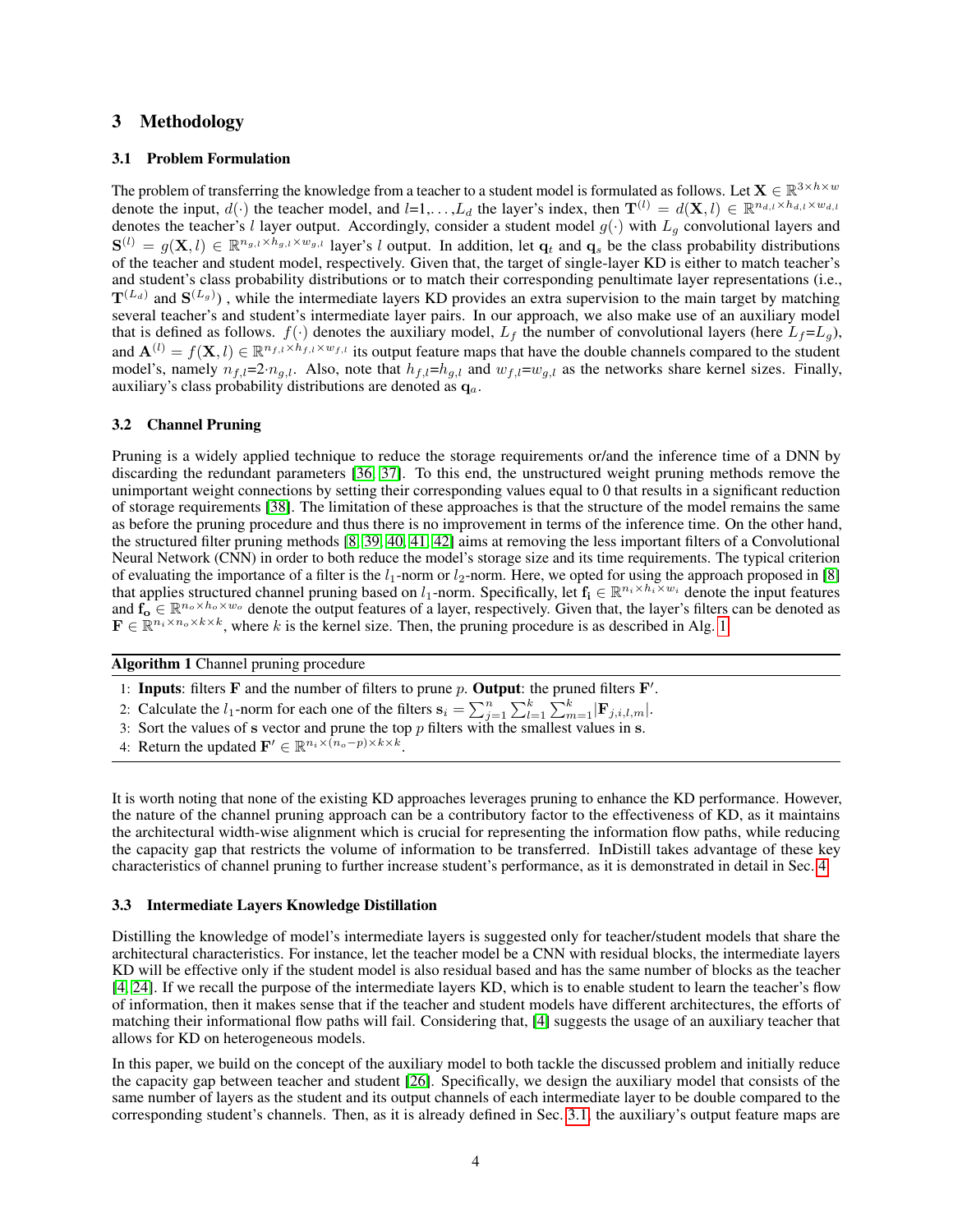denoted as  $\mathbf{A}^{(l)} = f(\mathbf{X}, l) \in \mathbb{R}^{2 \cdot n_{g,l} \times h_{f,l} \times w_{f,l}}$ . Before proceeding to the KD, the structured channel pruning method is applied to each one of the auxiliary's intermediate layer, as we analyzed in Sec. [3.2,](#page-3-3) to further reduce the capacity gap, without collapsing the alignment. After applying Alg. [1](#page-3-1) to each layer with  $p = n_{g,l}$ , the output feature map of the pruned l layer will be  $\mathbf{P}^{(l)} \in \mathbb{R}^{n_{g,l} \times h_{f,l} \times w_{f,l}}$ . Note that, after the channel pruning, the auxiliary's and student's feature maps size is exactly the same, which allows for the direct knowledge transfer, without including any encoding that could collapse the alignment. The loss between models' feature maps,  $P^{(l)}$  and  $S^{(l)}$  is defined as:

$$
\mathcal{L} = \|\mathbf{P}^{(l)} - \mathbf{S}^{(l)}\|_2^2,\tag{1}
$$

where  $\|\cdot\|_2$  denotes the l2-norm. Given that InDistill is only applied for the intermediate layers, any of the existing KD methods can be employed for the last layer. As it is stated before, InDistill can be combined with any KD method to enhance its effectiveness. In the case of the original KD method [\[3\]](#page-9-0) that transfers the class probability distributions using the Kullback-Leibler (KL) divergence loss, let u and v denote the auxiliary's and student's logits, respectively, then the auxiliary's and student's probability distributions are defined by  $\mathbf{q}_{a,i} = \frac{e^{\mathbf{u}_i/T}}{\sum_i \mathbf{u}_i}$  $\frac{e^{\mathbf{u}_i/T}}{\sum_j e^{\mathbf{u}_j/T}}$  and  $\mathbf{q}_{s,i} = \frac{e^{\mathbf{v}_i/T}}{\sum_j e^{\mathbf{v}_j}}$  $\frac{e^{i\theta}e^{i\theta}}{\sum_{j}e^{\mathbf{v}_{j}/T}}$ , respectively. Then, the KL loss is defined as  $\mathcal{L}_{KL} = \sum_i \mathbf{q}_{a,i} (\log \mathbf{q}_{a,i} - \log \mathbf{q}_{s,i}) \cdot T^2$ , where T is the temperature term.

#### 3.4 Curriculum Learning Scheme

The intermediate layers KD acts complementary to the major single-layer KD process to teach the student model the teacher's information flow paths. These paths, are formed during the the first training epochs, thus there is the need of adopting a learning scheme that is aware of the critical learning periods [\[4\]](#page-9-1). Inspired by this idea and considering the difficulty of learning multiple layers simultaneously, we propose a curriculum learning based scheme that facilitates the multi-layer KD and further improves student's performance.

Curriculum learning strategies suggest that dividing the main task into several sub-tasks w.r.t. their difficulty and then train the model by learning each sub-task in ascending difficulty order. Given that the intermediate layers KD consists of several tasks (i.e., layers to transfer), we propose the l-CLS, a novel curriculum learning scheme that enhances the layer transferring effectiveness. Particularly, let  $L_q$  the number of layers, then there are  $L_q$  sub-tasks. If the number of training epochs is  $E$ , then the number of epochs that corresponds to each sub-task can be calculated as follows:

$$
e_i = \begin{cases} a+ib & i \neq L_g \\ E - \sum_{i=1}^{L_g-1} e_i & i = L_g \end{cases}, i \in \{1, 2, \cdots, L_g\},\tag{2}
$$

where parameter  $\alpha$  indicates a threshold for each layer's training epochs and  $b$  is a parameter that increments number of epochs w.r.t. the sub-task's difficulty. Thus, the set of epochs that corresponds to each sub-task is defined as  $S_i = \{r_{i-1}+1, r_{i-1}+2, \cdots, r_i\}, i \in \{1, 2, \cdots, L_g\}$ , where

$$
r_i = \begin{cases} 0 & i = 0 \\ \sum_{k=1}^i e_k & i > 0 \end{cases}, i \in \{0, 1, 2, \cdots, L_g\},
$$
 (3)

Adopting l-CLS, the first  $\sum_{i=1}^{L_g-1} e_i$  epochs are dedicated to the intermediate layers KD (i.e., totally ignoring the final task). This way, student model can effectively form the critical connections that significantly facilitates the major KD task, as it is demonstrated in Sec. [4.](#page-4-0)

## <span id="page-4-0"></span>4 Experimental Setup

#### 4.1 Datasets

The proposed method has been evaluated on 3 benchmark datasets. The first one is the CIFAR-10 [\[10\]](#page-9-7), an image dataset that consists of 60,000 images classified in 10 classes that depict animals and means of transport. The second one is the CUB-200 dataset [\[11\]](#page-9-8) that contains 11,788 images of 200 subcategories belonging to birds species. Finally, the last one is the FashionMNIST dataset [\[12\]](#page-9-9) that consists of 70,000 grayscale images with a size of  $28 \times 28$  that depict 10 fashion categories.

#### 4.2 Competitive Methods

The proposed method is compared to 7 widely-adopted competitive KD approaches. The first method is the original KD method (OKD) proposed in [\[3\]](#page-9-0) that constitutes a strong baseline. The Hints based approach [\[6\]](#page-9-3), the AT [\[5\]](#page-9-2), and the Heterogeneous PKT with CRitical learning periods awareness (PKT-H-CR) [\[4\]](#page-9-1) are highly-cited methods that leverage the intermediate layers for providing an extra supervision. Finally, the single-layer competitive KD approaches we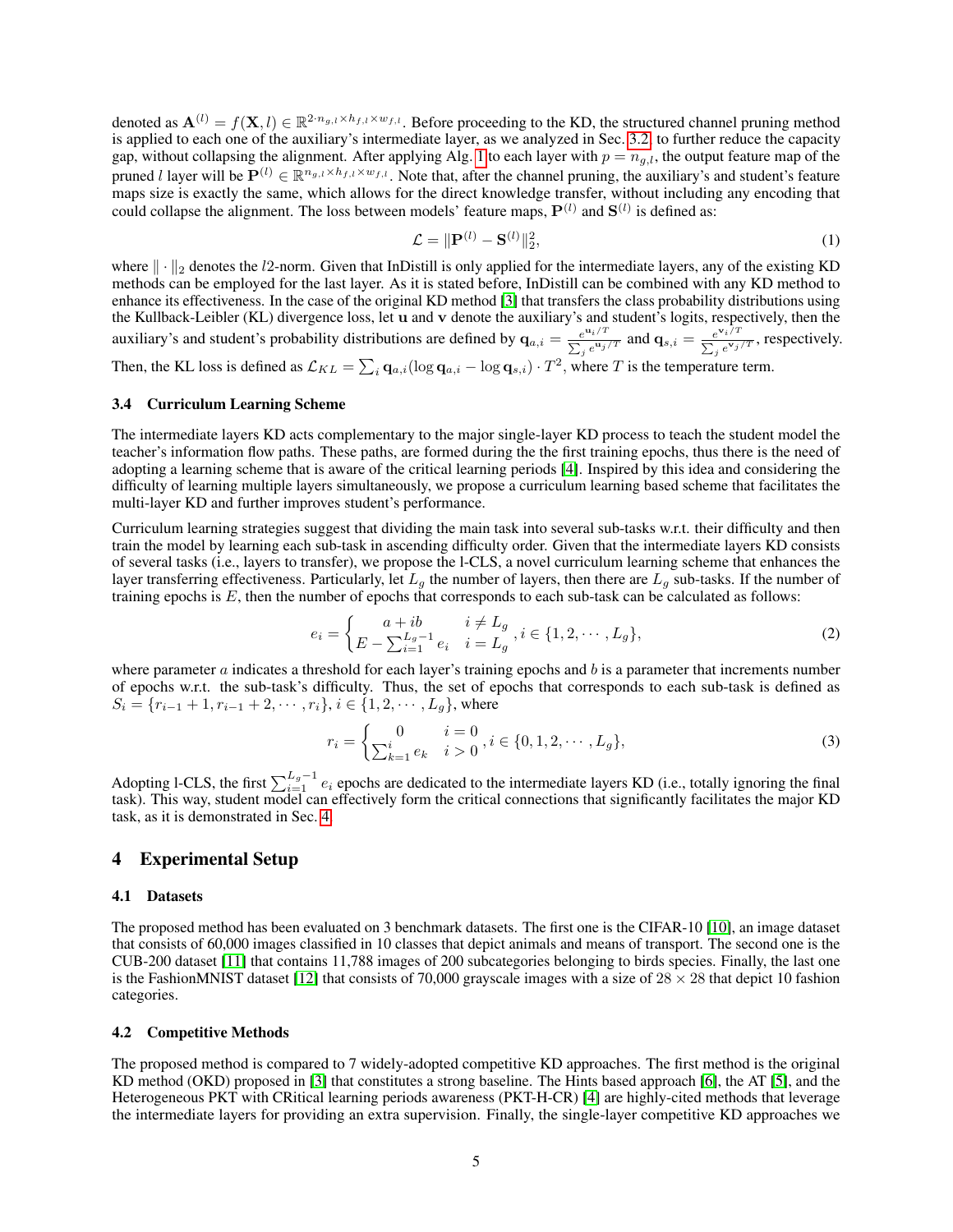<span id="page-5-0"></span>

Figure 2: Auxiliary and student model architectures for CIFAR-10, FashionMNIST, and CUB-200.

opted for are the Metric Knowledge Transfer (MKT) [\[43\]](#page-10-12), the PKT [\[21\]](#page-9-18)), and the CRD [\[24\]](#page-9-21)). More details regarding the aforementioned methods can be found in Sec. [2.](#page-2-0) Furthermore, InDistill-l-CLS has been combined with 3 different KD methods to evaluate its contribution to the results of each method.

## <span id="page-5-1"></span>4.3 Models

Following [\[4\]](#page-9-1), we consider the triplet of teacher, auxiliary, and student architectures. The ResNet-18 is used as the teacher model (consisting of around 11 million trainable parameters), while 2 tiny CNNs consisting of 3 convolutional layers represent the auxiliary (CNN-A) and the student model (CNN-S), respectively. The images of each dataset have different sizes and number of channels, thus the auxiliary's and student's architectures are modified for each dataset, accordingly. Fig. [2](#page-5-0) presents the models' architectures in detail. As it can be seen, CIFAR-10 and FashionMNIST share the same models pair, except for the input channels of the first convolutional layer that is 3 for CIFAR-10 (RGB images) and 1 for FashionMNIST (grayscale images). For CIFAR-10, the CNN-A and the CNN-S contain 57,994 and 15,050 trainable parameters respectively, while for FashionMNIST, the CNN-A and the CNN-S contain 57,706 and 14,906 parameters. For CUB-200, the CNN-A and CNN-S models follow the same pattern as before, but the kernel size of the 3 convolutional layers is  $9 \times 9$ ,  $5 \times 5$ , and  $5 \times 5$  respectively, as in [\[4\]](#page-9-1). Thus, the CNN-A for CUB-200 contains 104,990 trainable parameters, while the CNN-S contains 28,318. For all the aforementioned models, batch normalization is applied after each convolutional layer. Note that, PKT-H-CR [\[4\]](#page-9-1) is the only method that both makes use of an auxiliary teacher model and applies a learning scheme (i.e., weight decay) to facilitate the multi-layer KD procedure, thus in InDistill-l-CLS evaluation we tried to adhere as much as possible to the corresponding PKT-H-CR evaluation setup in order to provide a fair comparison.

## 4.4 Training details and evaluation protocol

The same set of hyperparameters was used for all the datasets. In particular, the models are trained using the Adam optimizer for 60 epochs with learning rate 0.001 and for 10 epochs with learning rate 0.0001. The batch size was equal to 128. The parameters a and b of l-CLS are set equal to 2 and 1, respectively. Finally, for the classification experiments, the cross-entropy loss was used for all the methods. Note that all experiments were conducted using one Nvidia RTX-3060 GPU.

The official train/test splits was used for the evaluation. Regarding the CUB-200 dataset, only the first 30 classes were used in the conducted experiments, as in [\[4\]](#page-9-1), due to the restricted capacity of the auxiliary/student models. The tasks we consider for evaluation are metric learning and image classification. For the metric learning evaluation, the mAP and the top-k precision metrics are utilized, while the accuracy is considered for the classification task.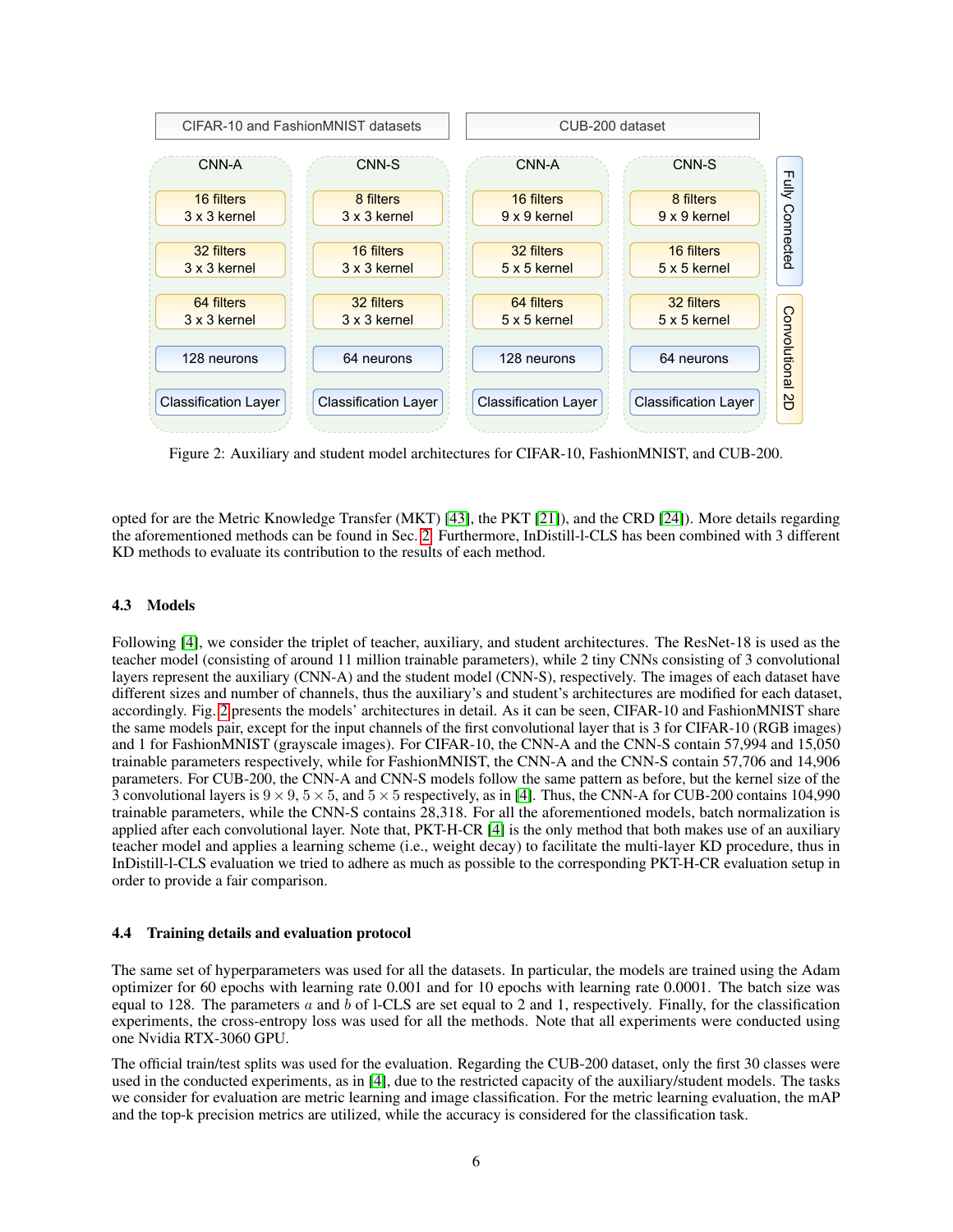<span id="page-6-1"></span>

|                         |             |                     | mAP(e)              | $\overline{\mathbf{mAP}(\mathbf{c})}$ | top-100 pr. $(e)$ | top-100 pr. $(c)$ | #parameters |
|-------------------------|-------------|---------------------|---------------------|---------------------------------------|-------------------|-------------------|-------------|
| <b>CIFAR-10</b> dataset | baseline    | Teacher (ResNet-18) | 87.18               | 90.47                                 | 92.12             | 92.26             | 11,181,642  |
|                         |             | Auxiliary (CNN-A)   | 62.12               | 66.78                                 | 73.72             | 75.91             | 57,994      |
|                         |             | Student (CNN-S)     | 35.30               | 39.00                                 | 55.87             | 58.77             | 15,050      |
|                         | competitive | <b>OKD</b>          | 35.82 (37.39)       | 39.38 (40.53)                         | 55.57 (56.17)     | 58.54 (58.56)     |             |
|                         |             | Hints               | 34.65 (43.99)       | 37.64 (48.99)                         | 52.45 (60.69)     | 55.06 (62.42)     |             |
|                         |             | AT                  | 36.39               | 39.67                                 | 55.93             | 58.74             |             |
|                         |             | <b>MKT</b>          | 41.86 (36.26)       | 46.88 (38.20)                         | 59.12 (50.55)     | 61.14 (52.72)     |             |
|                         |             | <b>PKT</b>          | 47.64 (48.07)       | 51.41 (51.56)                         | 59.85 (60.02)     | 62.56(62.50)      | 15,050      |
|                         |             | <b>CRD</b>          | 41.13               | 47.11                                 | 59.54             | 61.64             |             |
|                         |             | PKT-H-CR            | 49.19 (49.20)       | 53.00 (53.06)                         | 61.45 (61.54)     | 64.06 (64.24)     |             |
|                         |             | InDistill-l-CLS     | 50.47               | 54.61                                 | 62.60             | 65.40             |             |
| FashionMNIST dataset    | baseline    | Teacher (ResNet-18) | 73.30               | 79.49                                 | 90.38             | 90.94             | 11,175,370  |
|                         |             | Auxiliary (CNN-A)   | 70.08               | 74.39                                 | 85.36             | 86.15             | 57,706      |
|                         |             | Student (CNN-S)     | 65.93               | 68.28                                 | 85.51             | 86.22             | 14,906      |
|                         | competitive | <b>OKD</b>          | 66.70               | 68.90                                 | 84.63             | 85.13             |             |
|                         |             | Hints               | 67.09               | 69.44                                 | 84.80             | 85.32             |             |
|                         |             | <b>MKT</b>          | 68.02               | 71.10                                 | 85.19             | 85.88             |             |
|                         |             | AT                  | 67.36               | 69.32                                 | 84.57             | 85.04             | 14,906      |
|                         |             | <b>PKT</b>          | 67.30               | 71.50                                 | 82.49             | 83.34             |             |
|                         |             | <b>CRD</b>          | 65.74               | 71.65                                 | 84.62             | 85.26             |             |
|                         |             | PKT-H-CR            | 68.24               | 71.96                                 | 83.55             | 84.19             |             |
|                         |             | InDistill-l-CLS     | 69.38               | 72.68                                 | 85.42             | 86.08             |             |
|                         |             |                     | $\overline{mAP(e)}$ | $\overline{\mathbf{mAP}(\mathbf{c})}$ | top-10 pr. $(e)$  | top-10 pr. $(c)$  |             |
| CUB-200 dataset         | baseline    | Teacher (ResNet-18) | 59.73(63.17)        | 66.53(78.17)                          | 68.38(76.02)      | 71.09(81.64)      | 11,191,902  |
|                         |             | Auxiliary (CNN-A)   | 24.24 (17.01)       | 27.27 (18.98)                         | 34.01 (25.77)     | 36.64 (27.07)     | 104,990     |
|                         |             | Student (CNN-S)     | 19.00 (15.60)       | 21.21 (17.24)                         | 27.98 (23.40)     | 29.97 (24.89)     | 28,318      |
|                         | competitive | <b>OKD</b>          | 20.93 (16.40)       | 23.84 (18.55)                         | 30.35 (24.82)     | 33.17 (26.57)     |             |
|                         |             | Hints               | 17.34 (14.34)       | 19.18 (15.98)                         | 25.93 (22.31)     | 27.15 (23.41)     |             |
|                         |             | AT                  | 21.40               | 24.11                                 | 30.97             | 33.18             |             |
|                         |             | <b>MKT</b>          | 20.19 (12.99)       | 22.42 (13.39)                         | 12.56 (20.60)     | 13.64 (20.59)     | 28,318      |
|                         |             | <b>PKT</b>          | 20.75 (16.36)       | 23.49 (18.57)                         | 30.36 (24.68)     | 32.87 (26.70)     |             |
|                         |             | PKT-H-CR            | 21.51 (16.70)       | 25.15 (19.01)                         | 31.31 (25.41)     | 34.46 (27.67)     |             |
|                         |             | InDistill-l-CLS     | 24.60               | 28.74                                 | 35.22             | 38.56             |             |

Table 1: Metric Learning Evaluation. The abbreviation "e" refers to the retrieval based on the Euclidean similarity metric, while "c" denotes the retrieval based on the cosine similarity metric. The precision is denoted as "pr.". The scores in parentheses refers to the results provided in [\[4\]](#page-9-1).

# <span id="page-6-0"></span>5 Results

The baseline performance of teacher, auxiliary, and student models is presented in the *baseline* rows of Tab. [1,](#page-6-1) while comparison is performed among the methods illustrated in the *competitive* rows, for all datasets. The baseline performance of teacher and student models refers to the models trained from scratch without involving any KD procedure, which is not the case for the auxiliary baseline that refers to its performance after applying KD (from teacher to auxiliary). Note that, for CIFAR-10 dataset, we used the pretrained baseline models provided by [\[4\]](#page-9-1), which is not applied for the CUB-200 dataset (for which the pretrained baseline models are not available by the authors of [\[4\]](#page-9-1)). For clarity purposes, the tables' values in parentheses refer to the corresponding results provided in [\[4\]](#page-9-1). Tab. [1](#page-6-1) demonstrates the performance of InDistill-l-CLS compared to the other KD methods. The proposed method exhibits a consistent improve of the KD effectiveness over all datasets. Specifically, for the mAP (c) metric, InDistill-l-CLS achieves an increase of 1.61%, 3.59%, and 0.72% for CIFAR-10, CUB-200, and FashionMNIST, respectively. It should be stressed that in these experiments we opted for the PKT method for distilling the knowledge of teacher's and auxiliary's penultimate layer. The students' mean inference time is  $14.89\times$  faster than teacher (i.e., 0.49ms on CPU) and their mean size is 28KB, while the corresponding teachers' size is 42.7MB. Apart from the metric learning evaluation, InDistill-l-CLS is further evaluated for the classification task. As it can be seen in Tab. [2,](#page-7-0) the proposed method outperforms the corresponding best compared method on all the tested datasets. In particular, InDistill-l-CLS achieves 74.13%, 45.69%, and 90.57% accuracy for CIFAR-10, CUB-200, and FashionMNIST, respectively.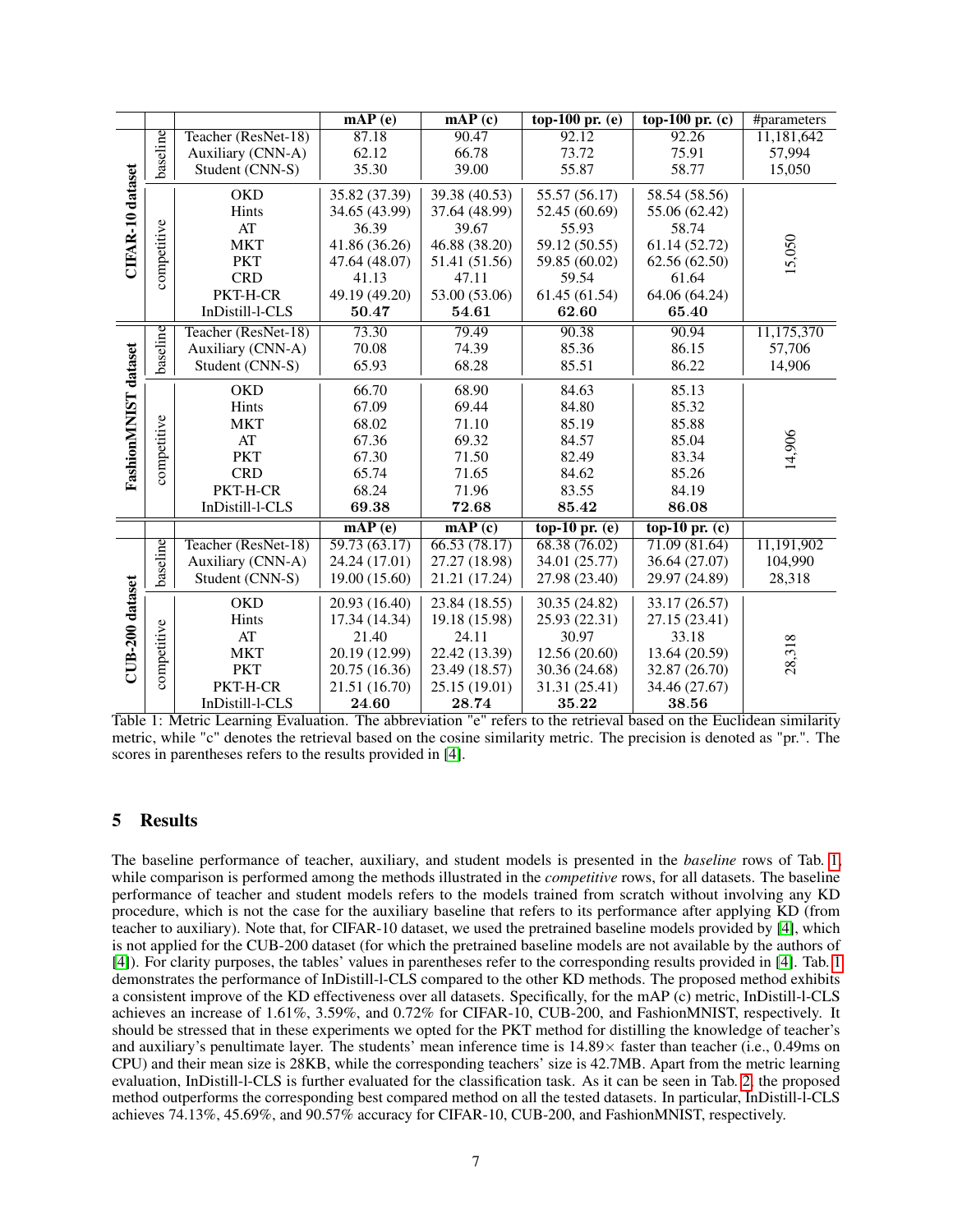<span id="page-7-0"></span>

| Method          | Accuracy      |                |              |  |  |
|-----------------|---------------|----------------|--------------|--|--|
|                 | $CIFAR-10$    | <b>CUB-200</b> | FashionMNIST |  |  |
| OKD             | 73.08 (70.68) | 39.32 (35.21)  | 90.01        |  |  |
| <b>Hints</b>    | 72.54 (70.59) | 30.08 (28.71)  | 89.19        |  |  |
| AT              | 73.22         | 39.45          | 90.19        |  |  |
| <b>MKT</b>      | 69.32 (69.13) | 33.33 (30.46)  | 88.03        |  |  |
| <b>PKT</b>      | 73.27 (70.44) | 40.32 (34.96)  | 90.19        |  |  |
| PKT-H-CR        | 73.33 (71.97) | 42.32 (36.95)  | 90.26        |  |  |
| CRD             | 71.99         |                | 89.14        |  |  |
| InDistill-l-CLS | 74.13         | 45.69          | 90.57        |  |  |

Table 2: Classification evaluation. The scores in parentheses refers to the results provided in [\[4\]](#page-9-1).

#### 5.1 Ablation Study

For further evaluation, Fig. [3a](#page-7-1) depicts the penultimate layer loss curves of the proposed method combined with 3 KD approaches (i.e., OKD, PKT, and CRD). As it can be noticed, during the first training epochs of the proposed method, the loss (of the penultimate layer) is considerably larger than the corresponding baseline method, which makes sense, as during these epochs only the intermediate layers are transferred. The effectiveness of the proposed method can be noticed after the first training epochs, when the KD procedure of the penultimate layer begins and the corresponding loss diminishes rapidly, which highlights the importance of transferring the information flow paths (without collapsing them) prior to the main KD procedure. Furthermore, to highlight the impact of the proposed method's components (i.e., Indistill and l-CLS) on the KD effectiveness, the loss curves of the InDistill method without any learning scheme (i.e., transferring all layers simultaneously), the InDistill method with the WD scheme proposed in [\[4\]](#page-9-1), and the InDistill-l-CLS method are depicted in Fig. [3b.](#page-7-1) As it can be seen, although the combination of InDistill with PKT without applying any learning scheme reduces the loss during the first training epochs compared to the baseline PKT method, it actually impedes the learning procedure during the last training epochs (in which the critical connections have already been formed). On the contrary, applying a learning scheme that is aware of the critical learning period, such as the WD and the l-CLS, can successfully address this limitation. However, the proposed scheme is superior to the WD one, as not only is the applied curriculum based strategy aware of the critical learning periods, but it also considers the complexity of transferring multiple layers, and thus provides a proper supervision to the student model in order to effectively mimic the teacher's information flow paths.

Fig. [4a](#page-8-3) presents how the selection of different rates of channels to prune affects the mAP for the 3 tested datasets. Pruning half of the channels per layer provides an optimal trade-off, while the other 2 tested rates (i.e., 1/3 and 0.75) also exhibit competitive performance. Note that we opted for these pruning rates as they result in an integer number of

<span id="page-7-1"></span>

Figure 3: (a) Examining the loss curves when applying the proposed method in combination with OKD, PKT, and CRD methods. It should be stressed that the loss values refer to the model's penultimate layer and they are normalized for each curve pair for visualization purposes. (b) The impact of the proposed method on the loss during the KD procedure.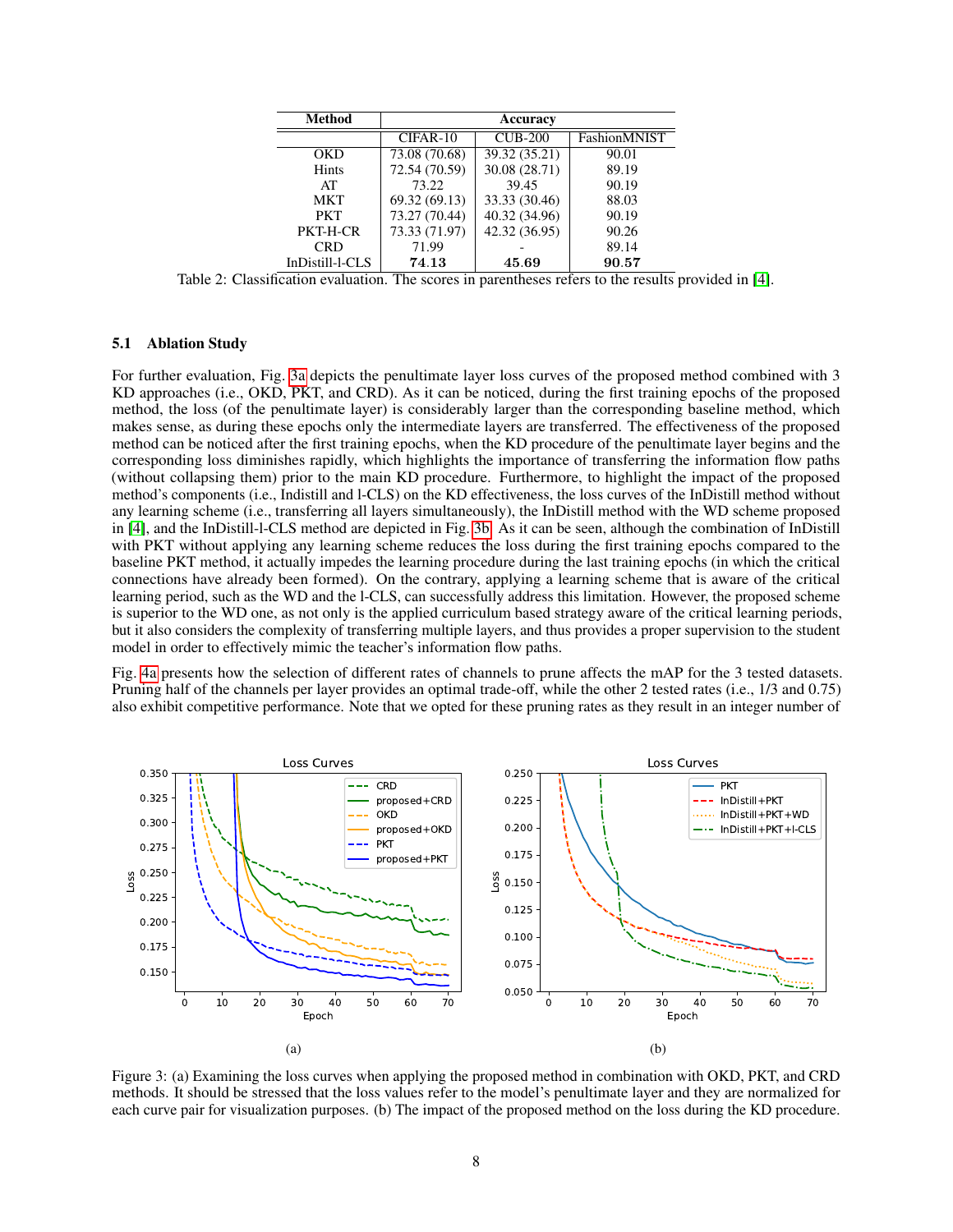<span id="page-8-3"></span>

Figure 4: (a) InDistill-l-CLS performance vs. pruning rates. For each pruning rate, an auxiliary with different number of filters is designed, so that its pruned output channels match the student's channels. Thus, we do not investigate extreme pruning rate values due to their high impact on auxiliary's width. (b) Comparison between the proposed method and PKT-H-CR for models pairs with different depth.

channels. Thus, investigating extreme pruning rates is meaningless due to the impact on the architecture of the auxiliary model. Finally, we evaluated the proposed method for 4 different auxiliary/student model pairs that vary in terms of their depth. Except for the auxiliary and student models with 3 convolutional layers that we used for all the conducted experiments, we also designed 3 additional model pairs that consist of 2, 5, and 7 layers, respectively. The number of their trainable parameters varies from 3,706 to 1,131,262 and it also depends on the dataset (see Sec. [4.3\)](#page-5-1). Fig. [4b](#page-8-3) demonstrates the mAP of the proposed method compared to PKT-H-CR (the second best performing method) for the different model pairs. As one may note in [4b](#page-8-3) the proposed method exhibits superior performance for all experiments, except for the 2-layer model for CIFAR-10 dataset for which the PKT-H-CR slightly outperforms our method. For the remaining model depths, the proposed method clearly outperforms the other method in the CIFAR-10 and CUB-200 datasets. Regarding the FashionMNIST dataset, although the performance of both methods is close, the proposed method performs slightly better for all model depths.

## <span id="page-8-2"></span>6 Conclusions

In this paper, we introduced a novel intermediate layers KD method that leverages the properties of Channel Pruning to both reduce the capacity gap between the teacher and student models and effectively capture the teacher's information flow paths that are of highest importance when it comes to intermediate layers KD. In addition, we proposed a curriculum based learning scheme that facilitates the procedure of transferring multiple layers and enhances the effectiveness of the main KD process. The proposed method has been evaluated for different tasks and combined with several competitive single-layer KD methods and successfully enhanced their performance. The limitations of this work could be the need of designing a proper auxiliary model for each different student and the fact that a multi-step KD method is more computationally demanding than a simple KD approach.

## Acknowledgments

This research was supported by the EU H2020 projects AI4Media (Grant Agreement 951911) and MediaVerse (Grant Agreement 957252).

# References

- <span id="page-8-0"></span>[1] Yu Cheng, Duo Wang, Pan Zhou, and Tao Zhang. A survey of model compression and acceleration for deep neural networks. *arXiv preprint arXiv:1710.09282*, 2017.
- <span id="page-8-1"></span>[2] Jianping Gou, Baosheng Yu, Stephen J Maybank, and Dacheng Tao. Knowledge distillation: A survey. *International Journal of Computer Vision*, 129(6):1789–1819, 2021.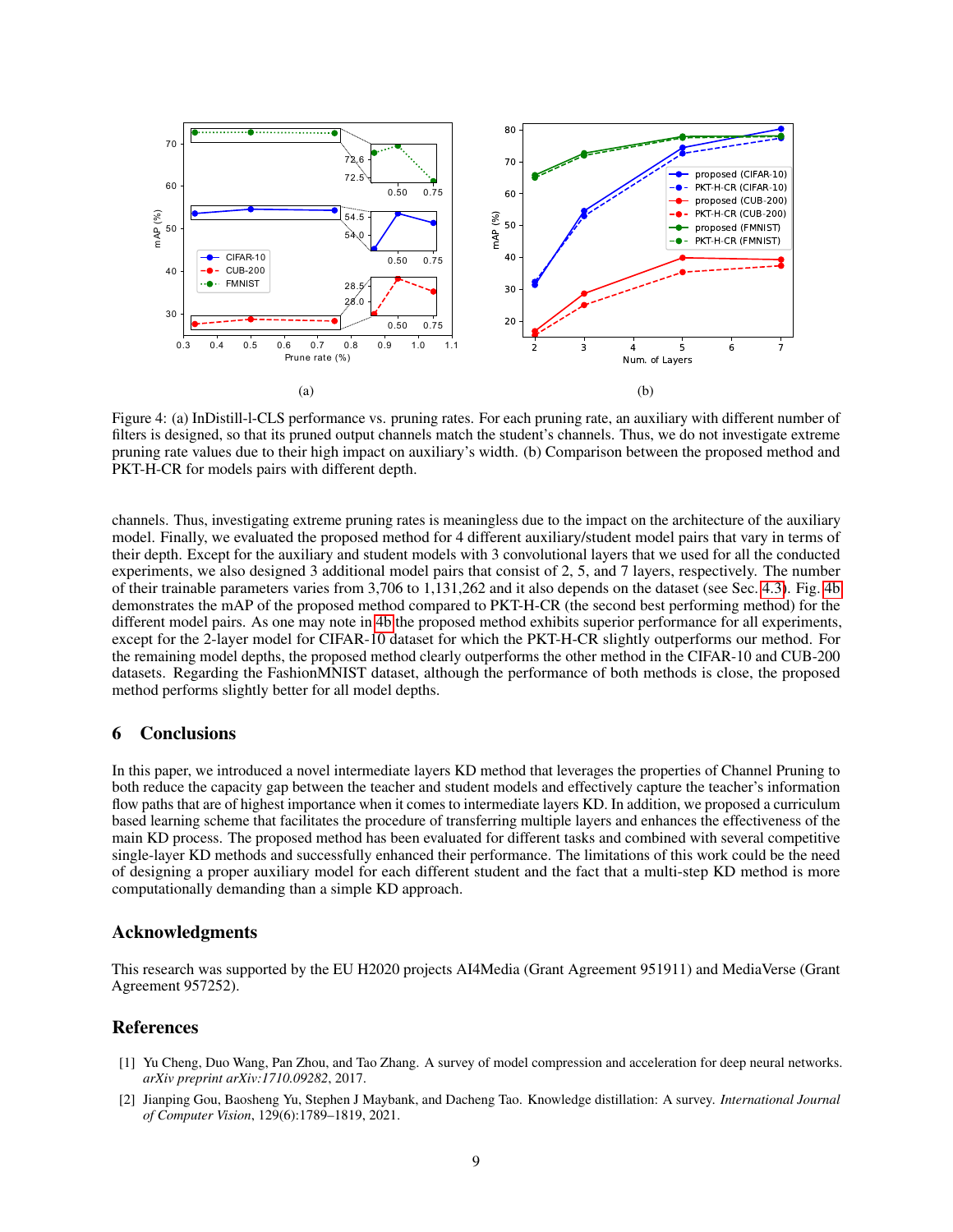- <span id="page-9-0"></span>[3] Geoffrey Hinton, Oriol Vinyals, and Jeff Dean. Distilling the knowledge in a neural network. *stat*, 1050:9, 2015.
- <span id="page-9-1"></span>[4] Nikolaos Passalis, Maria Tzelepi, and Anastasios Tefas. Heterogeneous knowledge distillation using information flow modeling. In *Proceedings of the IEEE/CVF Conference on Computer Vision and Pattern Recognition*, pages 2339–2348, 2020.
- <span id="page-9-2"></span>[5] Sergey Zagoruyko and Nikos Komodakis. Paying more attention to attention: Improving the performance of convolutional neural networks via attention transfer. In *5th International Conference on Learning Representations*, 2017.
- <span id="page-9-3"></span>[6] Adriana Romero, Nicolas Ballas, Samira Ebrahimi Kahou, Antoine Chassang, Carlo Gatta, and Yoshua Bengio. Fitnets: Hints for thin deep nets. In *3rd International Conference on Learning Representations*, 2015.
- <span id="page-9-4"></span>[7] Alessandro Achille, Matteo Rovere, and Stefano Soatto. Critical learning periods in deep networks. In *7th International Conference on Learning Representations*, 2019.
- <span id="page-9-5"></span>[8] Hao Li, Asim Kadav, Igor Durdanovic, Hanan Samet, and Hans Peter Graf. Pruning filters for efficient convnets. In *5th International Conference on Learning Representations*, 2017.
- <span id="page-9-6"></span>[9] Yoshua Bengio. *Learning deep architectures for AI*. Now Publishers Inc, 2009.
- <span id="page-9-7"></span>[10] Alex Krizhevsky. Learning multiple layers of features from tiny images. *Technical Report*, 2009.
- <span id="page-9-8"></span>[11] Catherine Wah, Steve Branson, Peter Welinder, Pietro Perona, and Serge Belongie. *The caltech-ucsd birds-200-2011 dataset*. CNS-TR-2010-001, California Institute of Technology, 2011.
- <span id="page-9-9"></span>[12] Han Xiao, Kashif Rasul, and Roland Vollgraf. Fashion-mnist: a novel image dataset for benchmarking machine learning algorithms. *arXiv preprint arXiv:1708.07747*, 2017.
- <span id="page-9-10"></span>[13] Guobin Chen, Wongun Choi, Xiang Yu, Tony Han, and Manmohan Chandraker. Learning efficient object detection models with knowledge distillation. *Advances in Neural Information Processing Systems*, 30, 2017.
- <span id="page-9-11"></span>[14] Xiatian Zhu, Shaogang Gong, et al. Knowledge distillation by on-the-fly native ensemble. *Advances in Neural Information Processing Systems*, 31, 2018.
- <span id="page-9-12"></span>[15] Dae Young Park, Moon-Hyun Cha, Daesin Kim, Bohyung Han, et al. Learning student-friendly teacher networks for knowledge distillation. *Advances in Neural Information Processing Systems*, 34, 2021.
- <span id="page-9-13"></span>[16] Xiang Deng and Zhongfei Zhang. Comprehensive knowledge distillation with causal intervention. *Advances in Neural Information Processing Systems*, 34, 2021.
- <span id="page-9-14"></span>[17] Cristian Buciluă, Rich Caruana, and Alexandru Niculescu-Mizil. Model compression. In Proceedings of the 12th ACM *SIGKDD International Conference on Knowledge Discovery and Data Mining*, pages 535–541, 2006.
- <span id="page-9-15"></span>[18] Seung Wook Kim and Hyo-Eun Kim. Transferring knowledge to smaller network with class-distance loss. In *5th International Conference on Learning Representations Workshop*, 2017.
- <span id="page-9-16"></span>[19] Rafael Müller, Simon Kornblith, and Geoffrey E Hinton. When does label smoothing help? *Advances in Neural Information Processing Systems*, 32, 2019.
- <span id="page-9-17"></span>[20] Zhong Meng, Jinyu Li, Yong Zhao, and Yifan Gong. Conditional teacher-student learning. In *Proceedings of the IEEE International Conference on Acoustics, Speech and Signal Processing*, pages 6445–6449. IEEE, 2019.
- <span id="page-9-18"></span>[21] Nikolaos Passalis and Anastasios Tefas. Learning deep representations with probabilistic knowledge transfer. In *Proceedings of the European Conference on Computer Vision*, pages 268–284, 2018.
- <span id="page-9-19"></span>[22] Jangho Kim, SeongUk Park, and Nojun Kwak. Paraphrasing complex network: Network compression via factor transfer. *Advances in Neural Information Processing Systems*, 31, 2018.
- <span id="page-9-20"></span>[23] Junho Yim, Donggyu Joo, Jihoon Bae, and Junmo Kim. A gift from knowledge distillation: Fast optimization, network minimization and transfer learning. In *Proceedings of the IEEE/CVF Conference on Computer Vision and Pattern Recognition*, pages 4133–4141, 2017.
- <span id="page-9-21"></span>[24] Yonglong Tian, Dilip Krishnan, and Phillip Isola. Contrastive representation distillation. In *7th International Conference on Learning Representations*, 2019.
- <span id="page-9-22"></span>[25] Chuanguang Yang, Zhulin An, Linhang Cai, and Yongjun Xu. Hierarchical self-supervised augmented knowledge distillation. In *Proceedings of the 13th International Joint Conference on Artificial Intelligence*, pages 1217–1223, 2021.
- <span id="page-9-23"></span>[26] Seyed Iman Mirzadeh, Mehrdad Farajtabar, Ang Li, Nir Levine, Akihiro Matsukawa, and Hassan Ghasemzadeh. Improved knowledge distillation via teacher assistant. In *Proceedings of the AAAI Conference on Artificial Intelligence*, pages 5191–5198, 2020.
- <span id="page-9-24"></span>[27] Yoshua Bengio, Jérôme Louradour, Ronan Collobert, and Jason Weston. Curriculum learning. In *Proceedings of the 26th annual International Conference on Machine Learning*, pages 41–48, 2009.
- <span id="page-9-25"></span>[28] Wojciech Zaremba and Ilya Sutskever. Learning to execute. *arXiv preprint arXiv:1410.4615*, 2014.
- <span id="page-9-26"></span>[29] Alex Graves, Marc G Bellemare, Jacob Menick, Remi Munos, and Koray Kavukcuoglu. Automated curriculum learning for neural networks. In *Proceedings of the International Conference on Machine Learning*, pages 1311–1320, 2017.
- <span id="page-9-27"></span>[30] Petru Soviany, Radu Tudor Ionescu, Paolo Rota, and Nicu Sebe. Curriculum learning: A survey. *International Journal of Computer Vision*, pages 1–40, 2022.